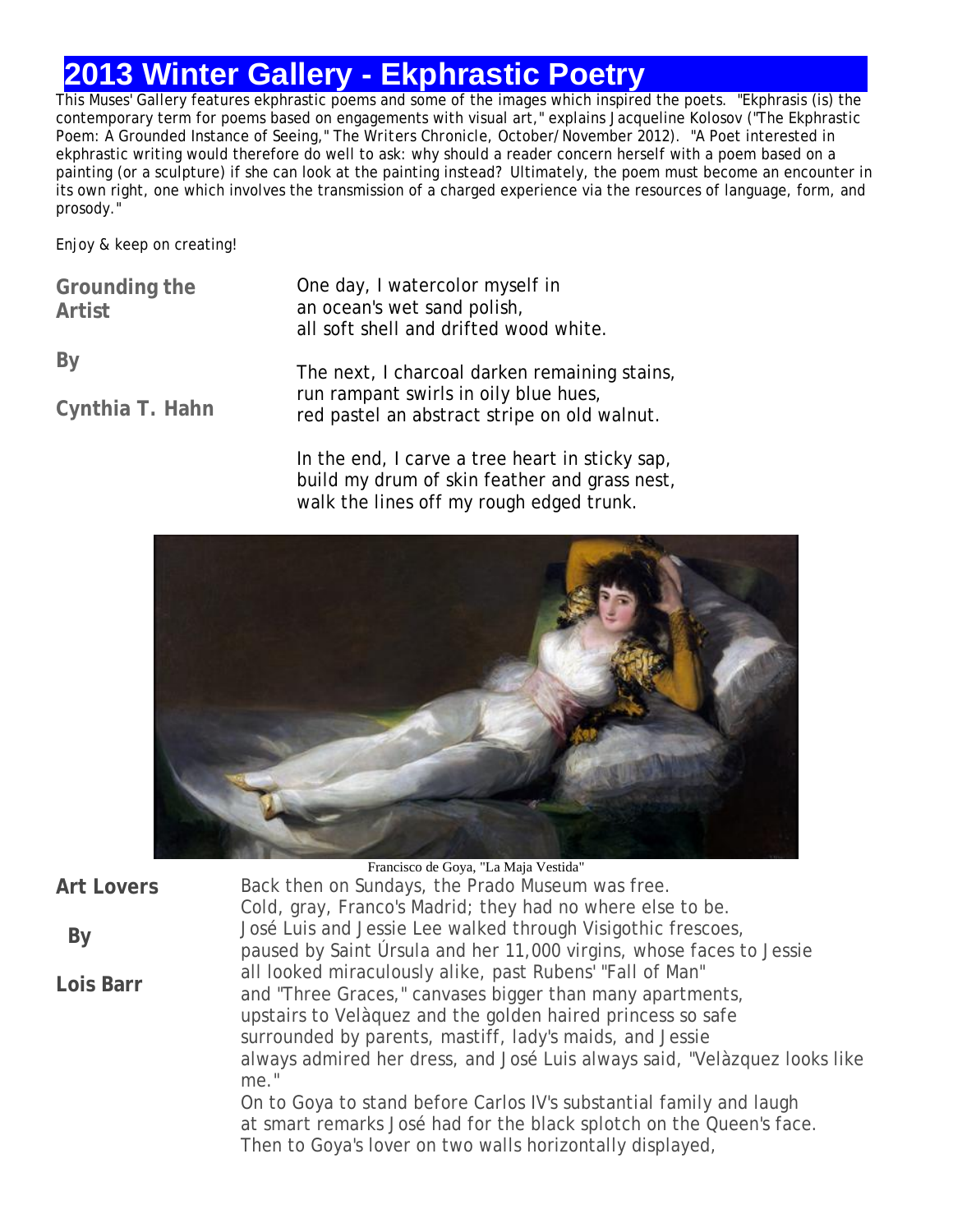first in white satin, a lace vest, pink sash marking her waist and then completely undressed.

Where else in Spain could you see so much flesh? They hurried to a spot under the marble stairway, he pressed her against the wall, his warm hands enveloped Jessie Lee. Then one rainy Sunday, miracle of Úrsula and her 11,000 virgins, they found another place to be.



sometimes the grass runs away into darkness.

In Edward Hopper's paintings

**The Grass Racers**

**By** 

### **James Reiss**

A man may be standing under a Mobil sign, under enormous gas pumps, waiting for cars to come down a grasslined road that lopes into the dark. And you know no car will ever brighten that road, no credit card ever flash in that man's eyes. He is as alone as you reading this poem.

See, there is a lamp over your shoulder, and somebody is upstairs typing as you read this, but you are alone.

Just as, summers ago, you were alone in New Hampshire. Remember, it was a windy evening, and you were calling your dog in from the grass. And the grass raced up the dark slope toward your outstretched hand.

There is a painting like this by Hopper. I think you will find it at the Whitney Museum next to the painting of the gas station. I remember leaving the Whitney once and noticing how the buildings on 75th St. leaned away from the light.

For a moment it was as if 75th St. were storming beaches of darkness -- yet it was a breezeless blue day. Dizzy, I leaned on a wall and watched the couples heading for Central Park, rushing into the dark like horses, like grass racers.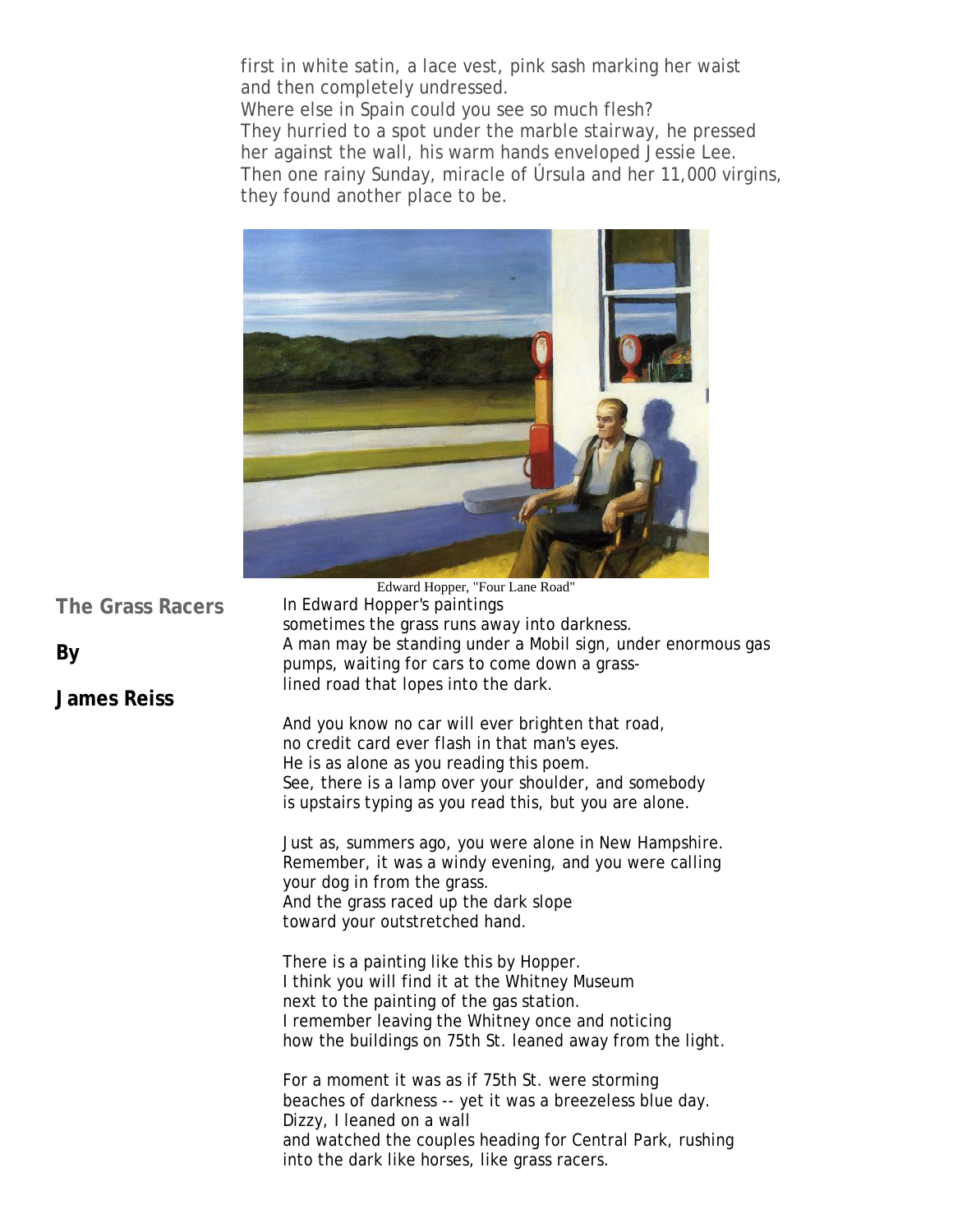

detail from Michelangelo's Sistine Chapel

**La Sistina**

**By**

**Gary Davis**

In awe the eyes of God look down upon This rare accomplishment, at what appears Grandiloquent beyond the senses, for here A galaxy and nucleus are one.

Here moving human figures flow and stand Between apocalypse and paradise,

Then spill beyond the flood, beneath the hand

Commanding dull grey matter into life, And drawn together fill this holy space From foot to vault, from groin to oculus, With wordless poetry of genesis Through revelation, mankind brought to grace.

How ancient eyes must run with tears to see

This rendering in paint and poetry.



Ellen Bateman, Photographer

**November** 

**By** 

**Ellen Bateman**

I long for November's sleep opposite of all that's bright and clear restful a fallow field exhausted beyond all caring peacefully healing.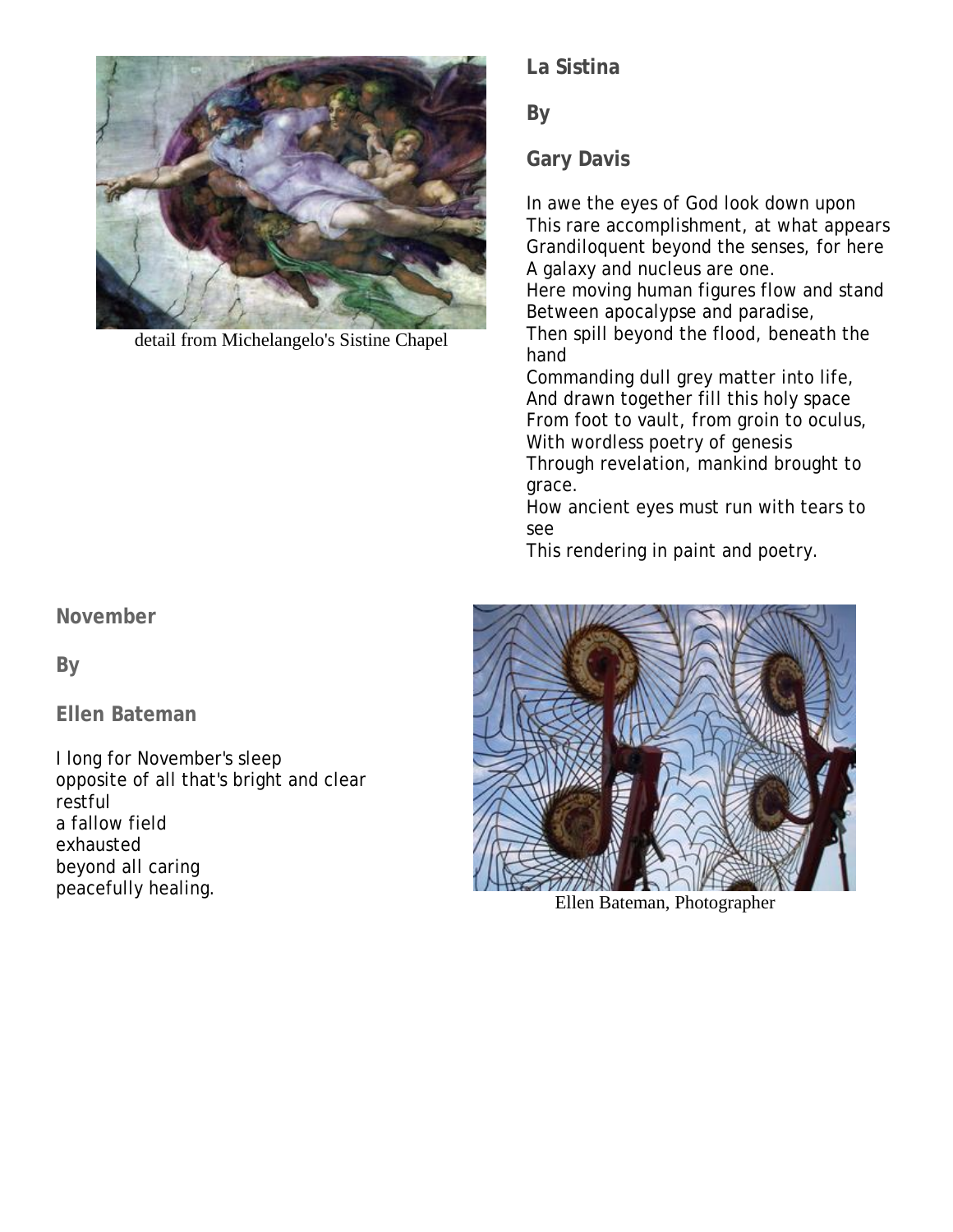**Ekphrasis of a Vase of Carnations By Khalid Mukhtar**

You carnations in foster care Sit splendid in a dwelling where Your newfound sibling baby breaths Come forth to decorate your hair;

Like golden pheasants flocking free Beneath a mercy cherry tree, Whose fruit descend the leafy steps In schools of seahorse company.

But for the pheasants fallen dead, I'd call these creatures heaven-bred, For how these walls of glass refelct The heads of children tucked in bed.



Pamela Larson, Artist

### **Wolf and Goat**

### **By**

### **Wilda Morris**

Inspired by Fire screen by Wilhelm Hunt Diederich, Art Institute of Chicago

Goat and wolf circle in a dance of death, touching only tangentially, but their faces are fierce, hoofs uplifted, fur ruffled. Their tails focus fright, describe determination to win this fight that's gone on over a century. In each onslaught, I sense hunger and thirst, sweat and blood, terror and rage. They are like two nations resolved never to forget or forgive.



Oil painting by Colonel Azeem Chida, Poet's Uncle

Sliding Scarecrows

By Pamela Larson

Phantom straw melting into orange slithering smoke and spurting hookah draws of copper lava

Little demons magic wand you into fairies of made up purposes Purple print of lonely against flailing arms belly dancing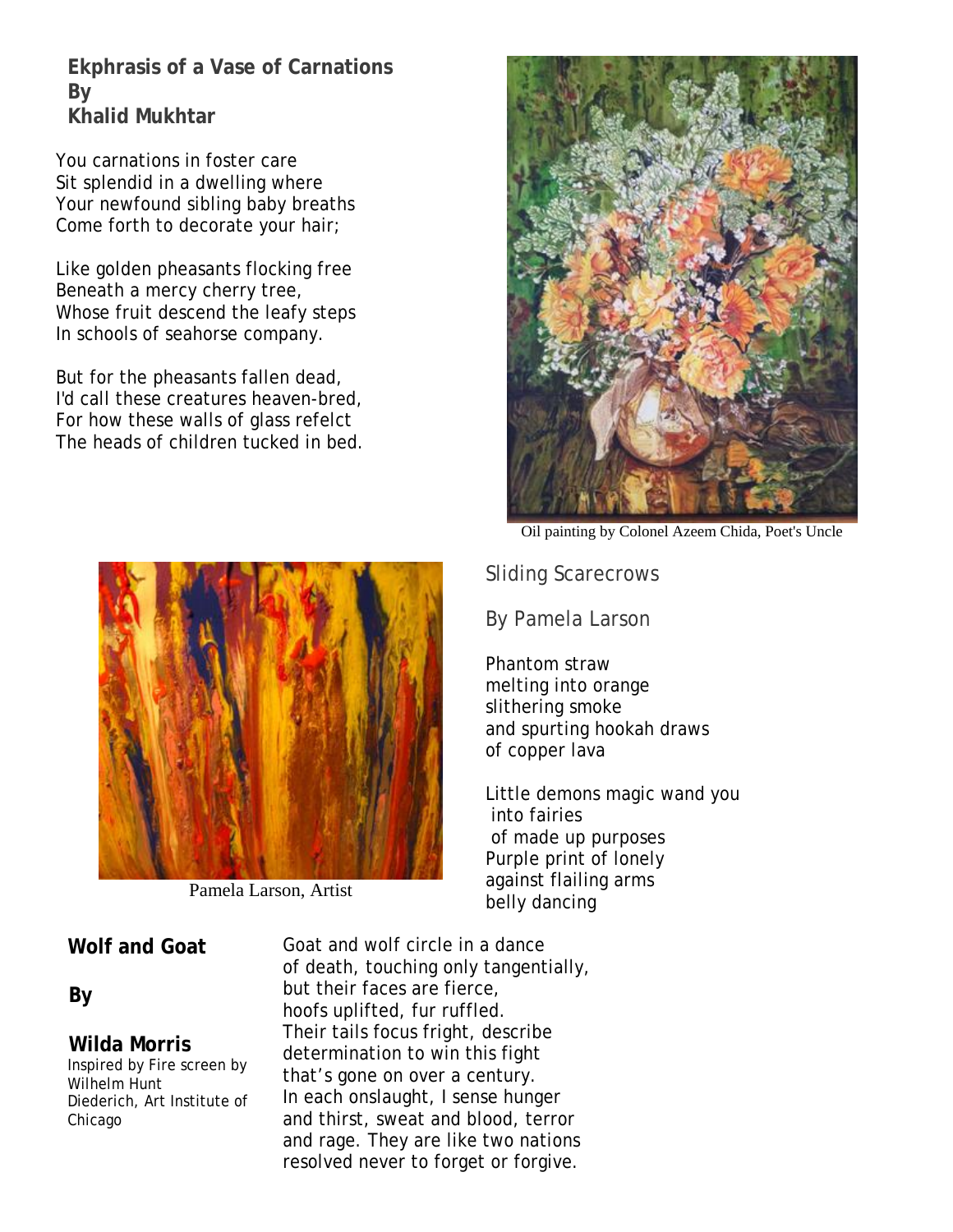### **To Mona**

**By** 

### **Marjorie Rissman**

Preserved and protected alive inside a shell forever calm yet seductive and alluring the lady speaks to all who listen the lady sings to all who praise. But the mystery remains within her silent gaze.



Detail from Leonardo Da Vinci's "Mona Lisa"



**The Crowd in Chicago's Grant Park**

**By** 

#### **Charlotte Digregorio** *Winnetka, Illinois*

*Poem was inspired by "Agora" - a sculpture by Magdalena Abakanowicz - and received first honorable mention in Poets & Patrons 2012 Chicagoland Poetry Contest in the Chicago Art category.*

One hundred and six figures loom in the Park, nameless, headless and armless, each nine feet tall, eighteen hundred pounds. We are lost in a wilderness of legs and feet.

Of bark-like mass, thick and wrinkled, they are frozen in walking movement. "Agora," the collection of hollow cast-iron, cumbers and depresses cold earth.

Season after season, we mill around, follow footprints, furrow and decay. When winter comes, winds blur and bury us in snow.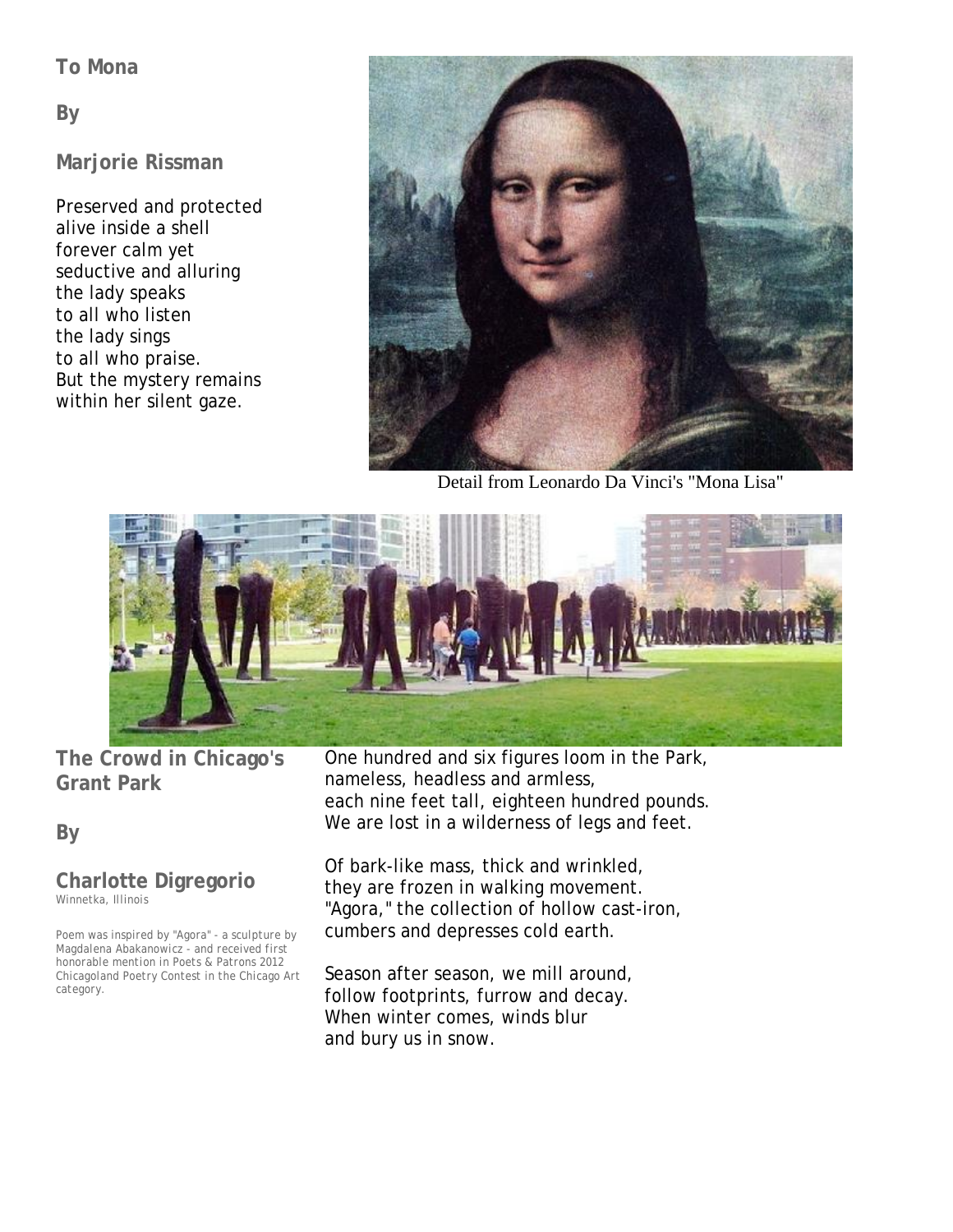

"Agora" by Magdalena Abakanowicz

**Monet in Chicago**

**By**

**Carol L. Gloor**

This poem was inspired by a Monet exhibition at the Art Institute of Chicago, back in the early 1990's, which brought together many painting this was before people took pictures with cell phones so the poet could not provide an image.

The four water lily paintings in a row for the first time in a hundred years speak not only of green noon swelling to yellow three o'clock,

which had not been seen together in many years; all afternoon, the only goal: to see. not only of turquoise six fading to gray eight, but also of the patient eyes watching, of the body brain at rest, awake under the tree

> So may I calm my endless fears and lists, just sit a quiet day by this great lake in the city of my birth, see how the limbs of swimming children

glisten in the shouting afternoon, how heat breaks and shimmers across concrete, how littered Coke cans shine treasure in the sand, how between noon and eight there are at least

twenty-four shades of blue.



**At the Outdoor Berlin Holocaust Memorial**



Hundreds of cement blocks set out like chess pieces in endless repretitive rows, the passageways between beckoning the children and adults to wander deep down the ramps, until the rectangles get bigger & bigger and eventually block out the sun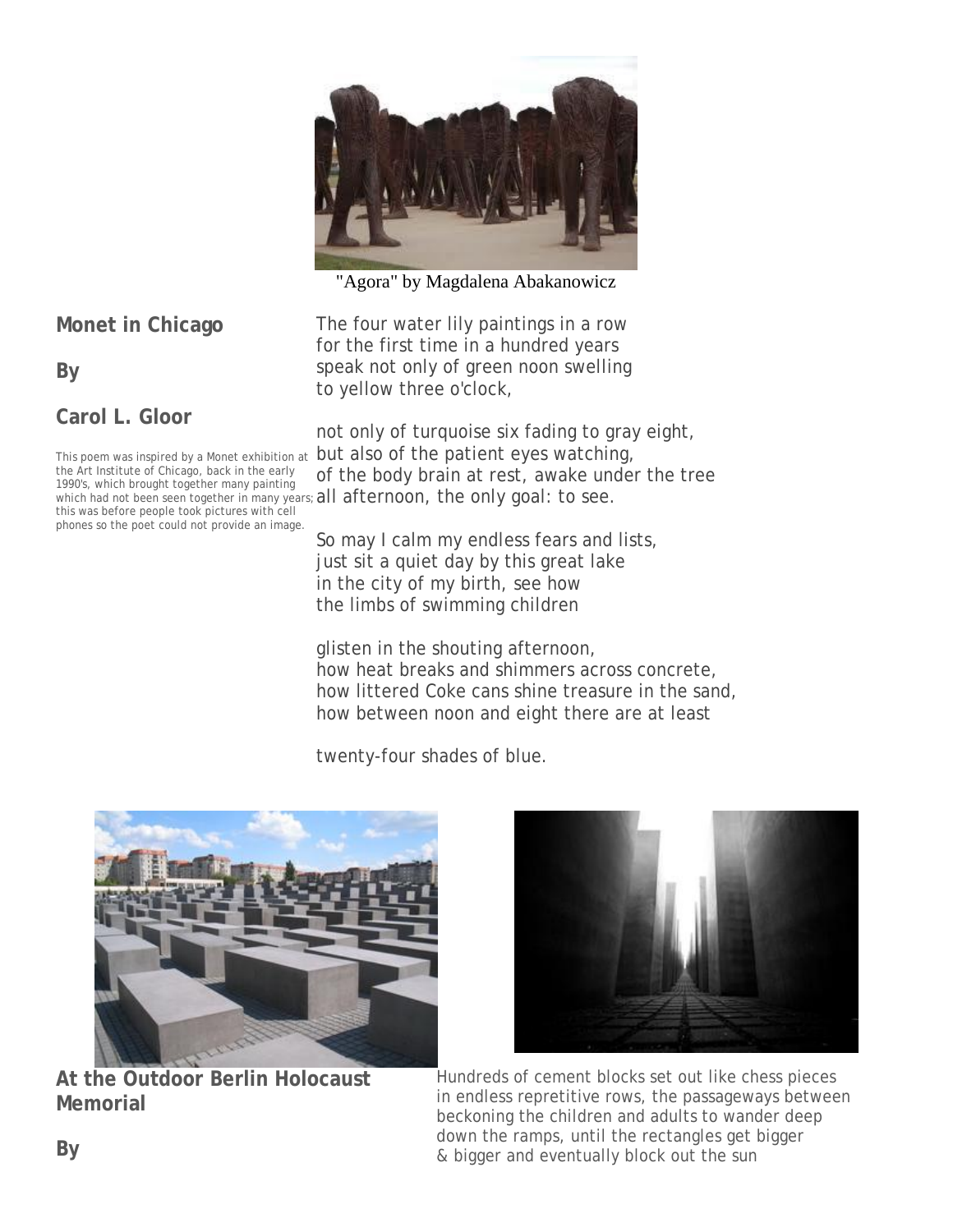# **Joseph Kuhn Carey**



so there's just distant blue sky overhead, trapped in a huge field of giant cement corn, nowhere to turn, nowhere to go, just countless paths and pillars pushing down on mind, body and soul, lost, turning corners, hitting wrong spots, glimpsing colors, fabrics, shadows moving back and forth between the rows, children giggle in the midst of hide and seek, but claustrophobia soon sets in and the blocks become tombs, each a reminder of what was stolen during the war and never given back, life, love, slaps on the back and slow-sipped beer, everything meaningful in life stripped back and thrown into deep muddy holes in a devastated, devastating terrain, know who they are and what they felt, imprisoned, lonely, dirty, without hope and then walk towards the freeing light, breathe deep, turn soft and glance back at the far-stretching sea of thick, heavy blocks and say a prayer for all you see.

#### Joseph Carey Kuhn, Photographer

**Will She Say The Word after Annunciation with Two Saints**

#### **By Maureen Tolman Flannery**

Gabriel kneels before her with future on his tongue. He is her muse, her poem preparing. Wings poised for escape after the delivery, he carries a branch as peace offering.

Don't blame me, his eyes plead, I'm only the messenger, as a dagger of words from his mouth to her ear pierces the gold-leafed air.

The ribbon of destiny, hers, ours, the earth's, stretches toward her. Frown as she may, it will wrap around her, grab her throat like a shepherd's staff and pull.

This Sienese artist has etched a concave vessel, the gesture of denial in Mary's torso that pulls away from the angel's message as she might lean into a narrow mountain road where solid ground drops off.

Mary has been reading, studying world wisdom. Another future in mind, she holds a finger at her place, afraid to look away. As soon as this strange dream ends

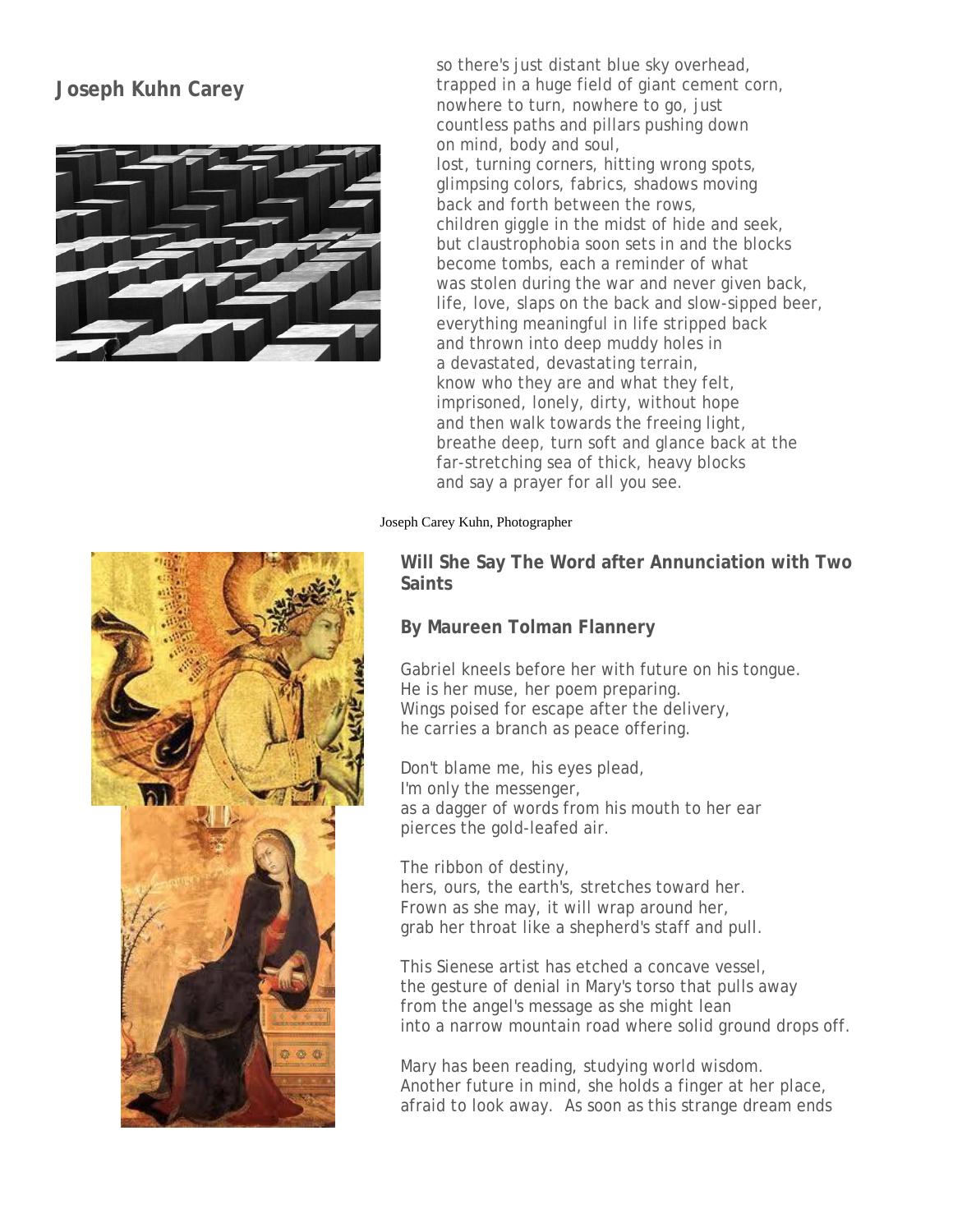

Details from Simone Martini's Annunciation

she intends to take up the book where she left off.

Knowledge, less threatening, does not swell within you, push your organs aside with its own intent. The maiden clasps the cloak at her breast with her other hand. Beyond this moment, nothing will be the same.

Saints Margaret and Ansanus on the sides are no help, blank eyes staring ahead. They acknowledge nothing, nor would they prevent this terrible beauty from being born. Expressions convey relief that they were not asked to bear it.

As she searches soul for her ability of response, her whole being bends away from the poem that waits to enter. Above them the dove, a shy suitor sending an emissary before him, paces, fluttering.

Pilsen Mural Icon, Summer Painted Virgin Mary in blue and white **2012** on an abandoned whitewashed building,

> painted Virgin, real window box, plastic flowers: blue ones, yellow ones, red ones--

a festooned arch of miniature lights above the Virgin Mary's head;

> two men who lean against an old car in stained tee shirts, dirty beige slacks,

their smiles as radiant as this Virgin Mary at dusk.



Blood and Breath By Tamara Tabel *Inspired by Rembrandt Harmenszoon van Rijn'sPortrait of Christ, c. 1655-57* He could be anyone's son brown brooding eyes, beard tight to skin, innocence just faded

blood and breath

His humanness, a failing blood that could be spilled, breath that could be silenced

His humanness, a triumph to stay the fated path, though betrayed by brethren, by kings

**By**

**Jenene Ravesloot**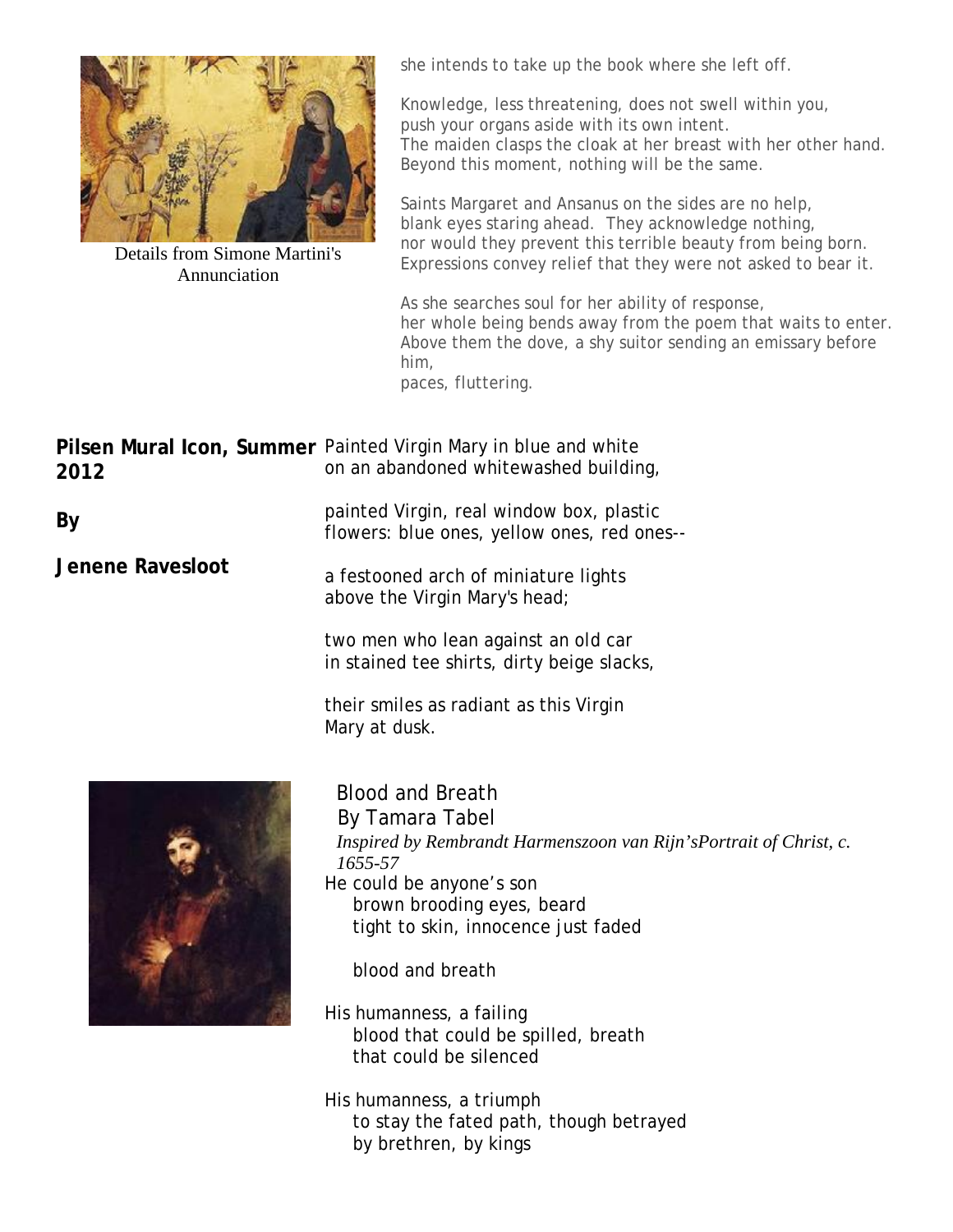to die for those same souls who turned their backs, stilled their tongues, wove the thistle crown

when perhaps, he wished only to break coarse bread, share a simple wine, unknown and soon forgotten

At the Art Insitute there is a room, showing photos of the New York of old. A movie billboard titled, "Edge of Doom," reminds me of futures that were foretold. Hurricane Sandy created a storm, and these photos show a better time. People seem happy, hopeful and warm, others are shown as victims of crime. Three children with masks are shown, when children were seen and not heard. A woman talks to God on his throne, the passageway is his unerring word. A woman with milk jugs smiles with glee, content in her picnic table dress. Another looks like a pregnant gypsy, not afraid that her life might have stress. On Coney Island, buckets of sand, are dumped into puddles by boys. Now we wish to see any land in New York or New Jersey by the buoy. A Harlem Merchant from 1936, sells honey and things for five cents each. Dockworkers smoke forget their fix, working to life products in reach. Forklifts of barrels rose to the top, Standard Oil around even then, children at muder scenes wait for a cop, children on fire escapes abandoned by men. New York was never a perfect place, No matter what you might assume, somewhere to shelter the human race, that's why they call it the edge of doom.

| Comments on a Moment of Picasso | A snapshot: color and shadow;<br>line and curve- |
|---------------------------------|--------------------------------------------------|
| By                              | How do we interpret<br>Picasso's word?           |
| Clara Berman                    |                                                  |

Enthroned, his hands on knees, his eyes express

**The Edge of Doom**

**By**

**Mark Hudson** Evanston, Illinois

This poem is based on a photo exhibition at The Art Institute of Chicago, which contained a series of photographs of New York City from the 1940's.

**Clara Berman**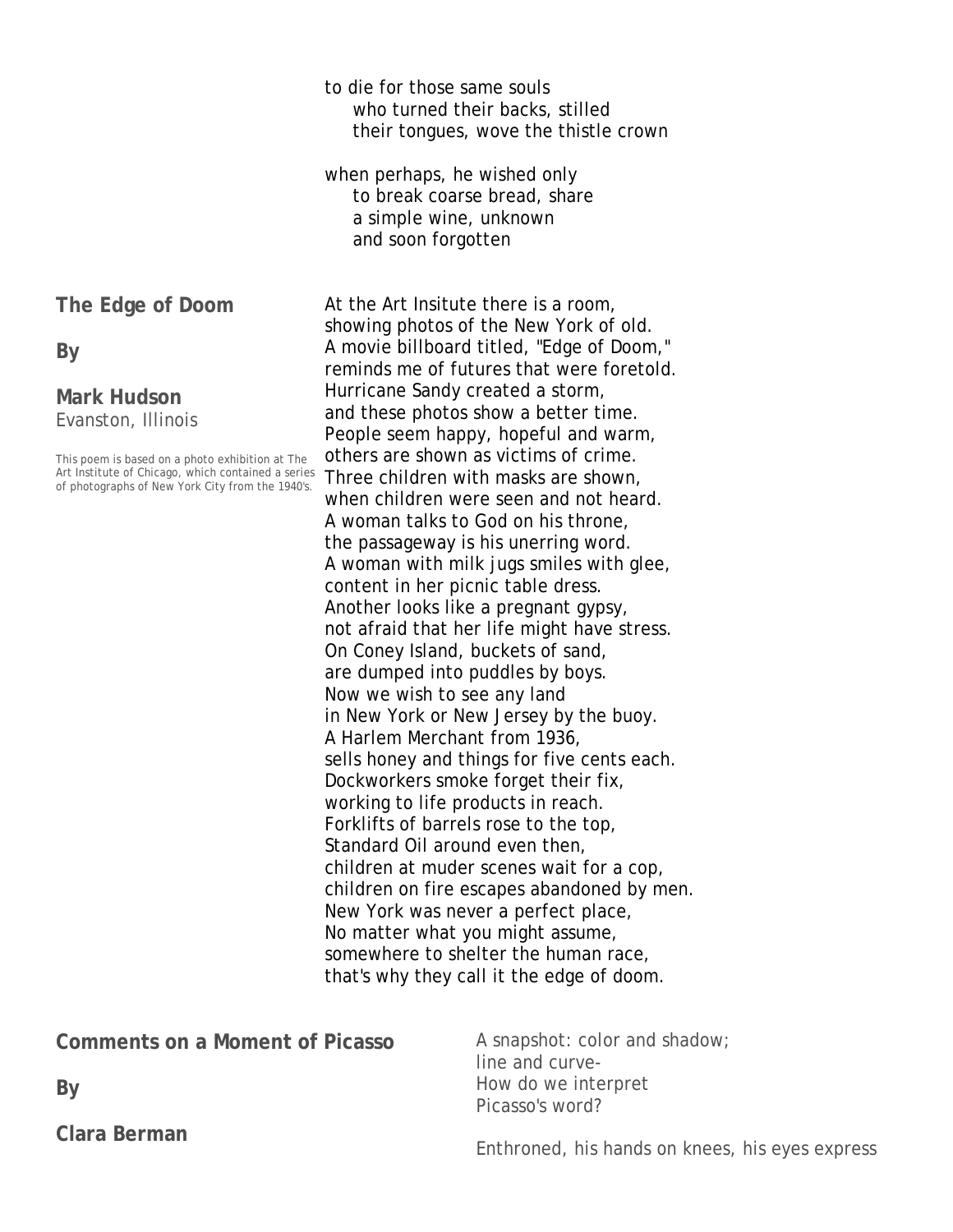

Pablo Picasso, Artist

Indicated cushions his fingertips caress Her knees refuse, her hands protest His expanding belly, her hesitant breast Distorted roundness of protruding flesh.

His satisfied gaze and curving feet His eyes consuming the anticipated treat He is sanguine, she resigned Shadow and sunlight, not entwined.

He *the* volumptuary-- She of opposing mind.

Colors invite shadows persist, He pauses, but will not desist; Her resentment, his display Dismayed she looks the other way.

He sits at ease and stares, her eyes resist-Has it really come to this? Her attitude, a peacock in retreat, His turbaned head, his satisfied feet Her toes deny his anticipated feast.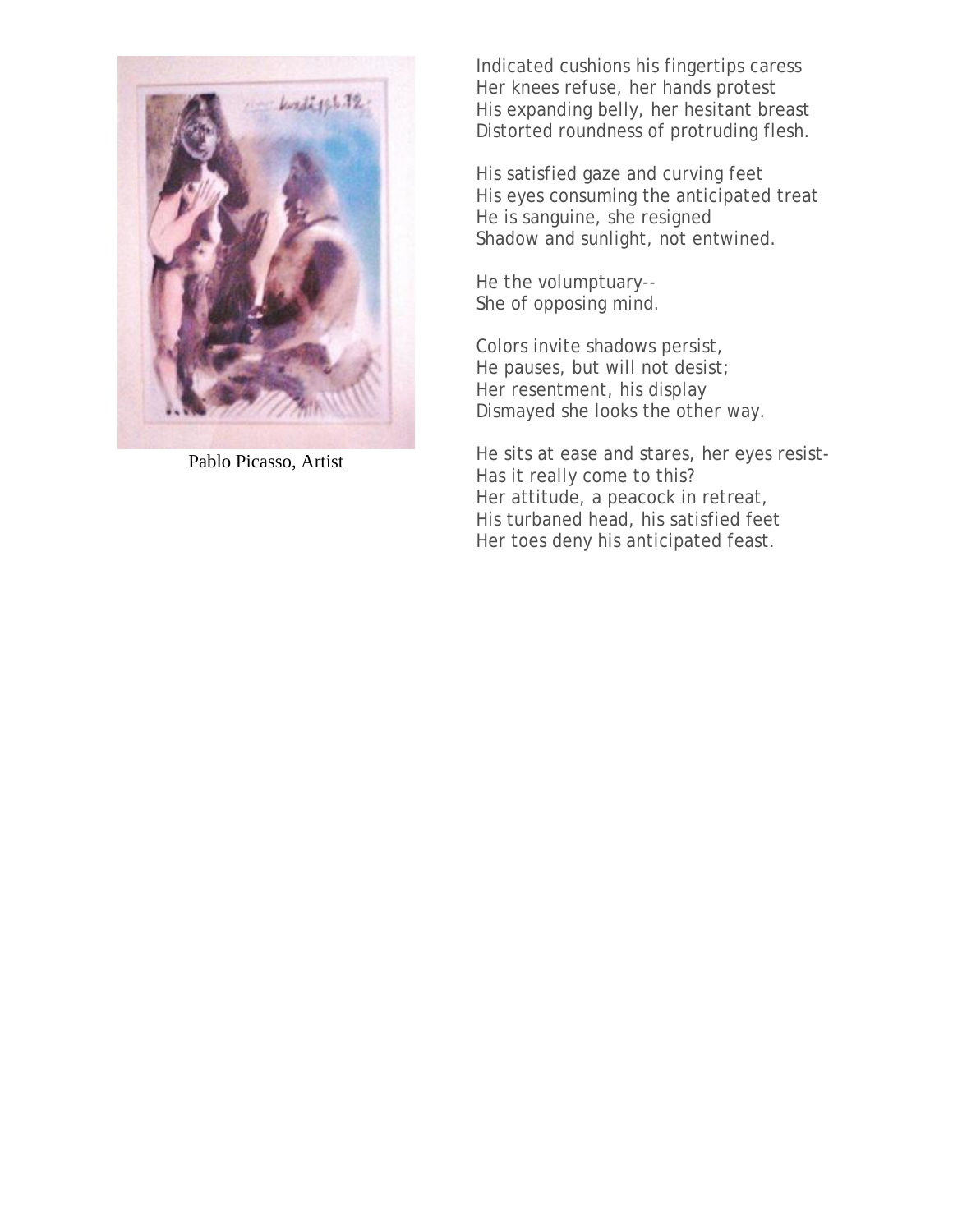The wind of music swings open a gate. An arc of hand draws the line and bow, then a touch to dampen the tympani. The name of his lover rides to heaven held high by the hum of violins. Such is the sigh when flesh unfolds.

The artist outlines chevrons in black, all the while imagining his lover's face. There is so much he wants to show him as horns echo the dance of armies. Paint a red arrow flying to yellow wings. One sore heals another.

The New World draws out the old when he sulks below the lamps of Paris. A lame warrior from birth, he is one who gains the hour by a sketch. Stay away. His lips taste of tobacco. Forget the jigsaw years, just build a day.

The gray hulls of battleships move like a brush through murky turpentine. Gunners sight their shells by eye. An artist learns to aim at another heart with the viscous scope of oil. We are all fishermen who haul up bones.

These mark the confines of his world: a rocky coast in Maine, the weave of linen, pallets of mute desire, and a bottomless draw when men move into shadows. "If he is part of me, how can he go away?" All ages are equal by the wound of love.

Time and desire. The itch of melodies. The other word for loneliness is ice. To sing when the snow falls is to weep. He painted a code for their names and read it like music. The color lingers, then a blank silence like looking at the sun. **Seeing Again a Painting by Marsden Hartley at the Terra Museum**

**By Robert Klein Engler**



Image of Marsden Hartley painting from The Terra Museum, Chicago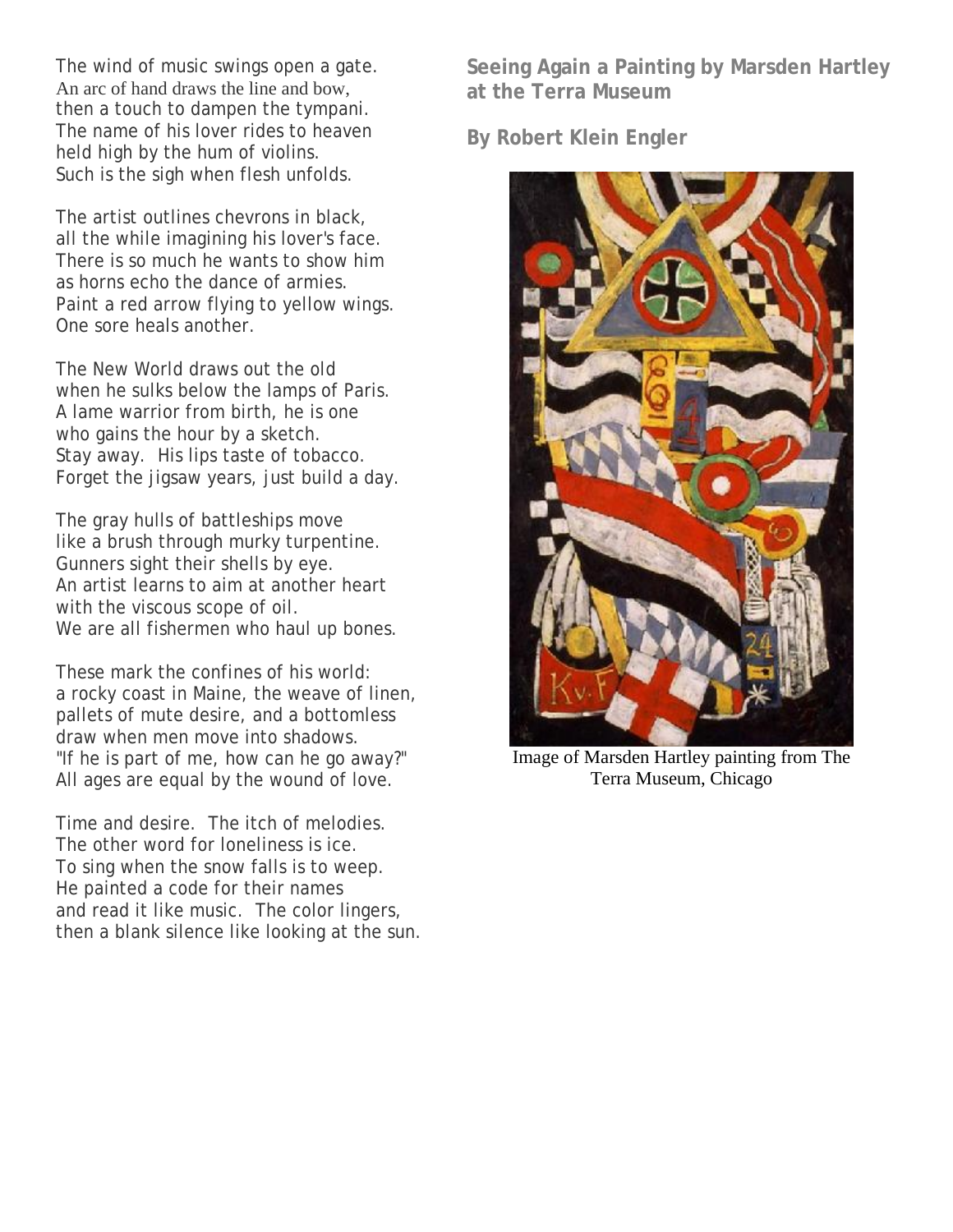

Pablo Picasso, "The Old Guitarist" (1903)

**Late Show**

**By Daniel Cleary**

**Guitar Blues By Judith Tullis** *Old Guitarist, Pablo Picasso 1903*

Old guitar Strung up strong Face distressed Still sweet the song

Old musician Blue and blind Tattered tunic Flesh resigned

Fluid fingers Long of bone Their eloquence Is all you own

You touch you hear But cannot see We're left to view Your misery

In lustrous black and white, the rookie kid, Along with others on a mission quest To save some buddies missing in a gale, Will, with usual losses, find instead His shining courage, doing his level best, And come out feeling hearty, proud and hale.

The villain, too, will have a change of heart Chastened by the hero, who intrepid In his strong pursuit, will show how it's done -- Braving the worst, rousing the inert To greater effort, though he winds up dead In the end, his face turned towards the sun.

The one who waited faithfully at home Will find a tearful answer to her prayer: Lovers will be united once again. Life will go on, although there will be some Who'll find themselves much changed from what they were: Remembering such harrowing loss and pain...

Watching the credits roll we feel renewed And ready for a thorough good night's sleep: Problems all solved and put off for a while Replete with the new wisdom we've accrued. Whatever's troubling now will surely keep. We close our eyes and sink back with a smile.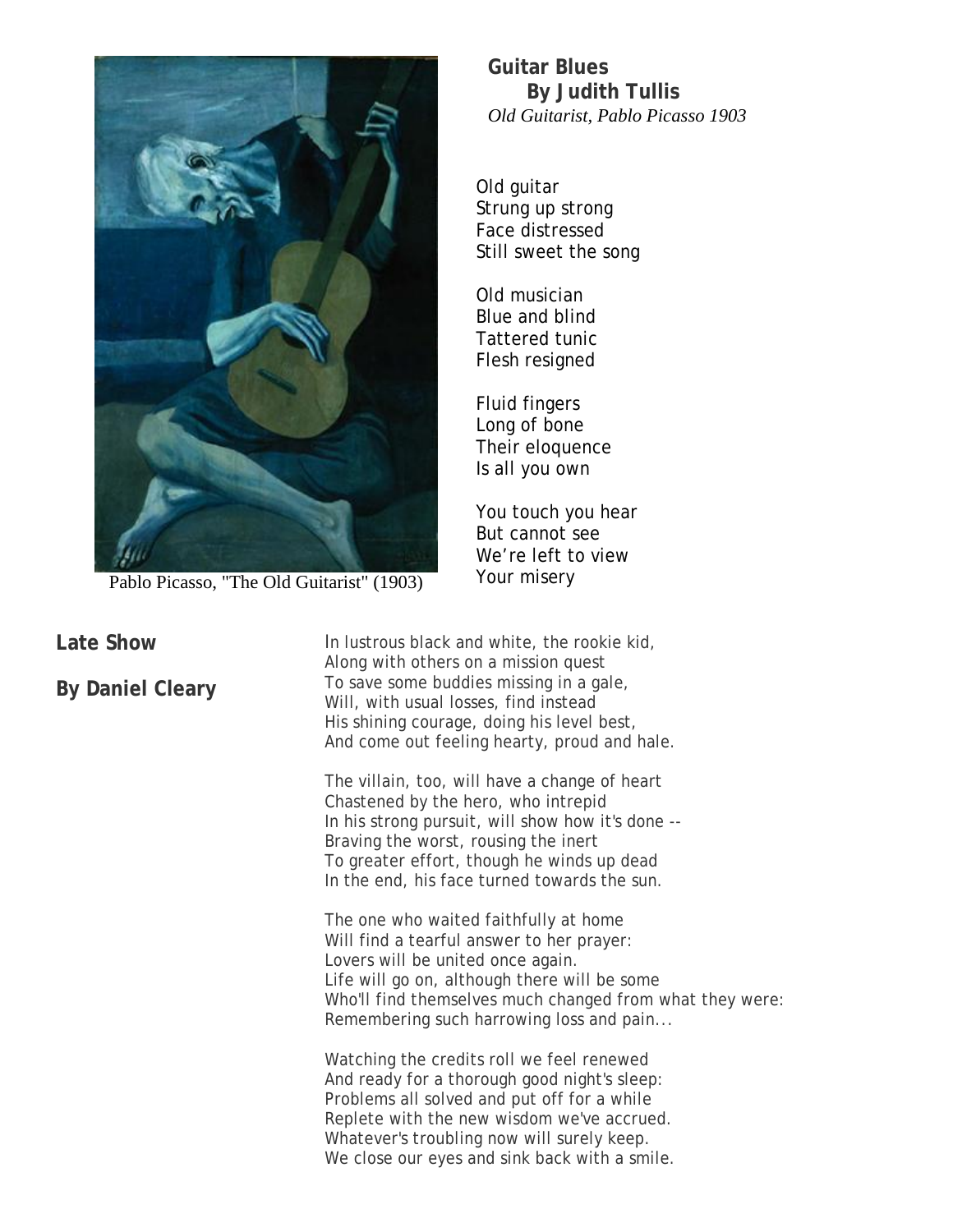# **The Babes in the Wood**

# **By Sandra Phillips**

# *Painting by Benjamin Haughton, 1898*

In defiance of the leafy trees The moon shone through the wood And leant a misty ghostly glow To the clearing where they stood. A startled deer leapt back in fear Then into the forest fled As a somewhat muted Barn-owl hooted From a high perch overhead. And a tiny mouse scurried into his house To avoid being used as his bread.

The children sank down On the mossy ground, Soon sleeping as all babies do. Until well after dawn In the bright sunny morn They awoke all covered in dew.

'Twas with heartfelt joy We found them there All praise to G-d we do declare.



Benjamin Haughton, "Babes in the Woods" (1898)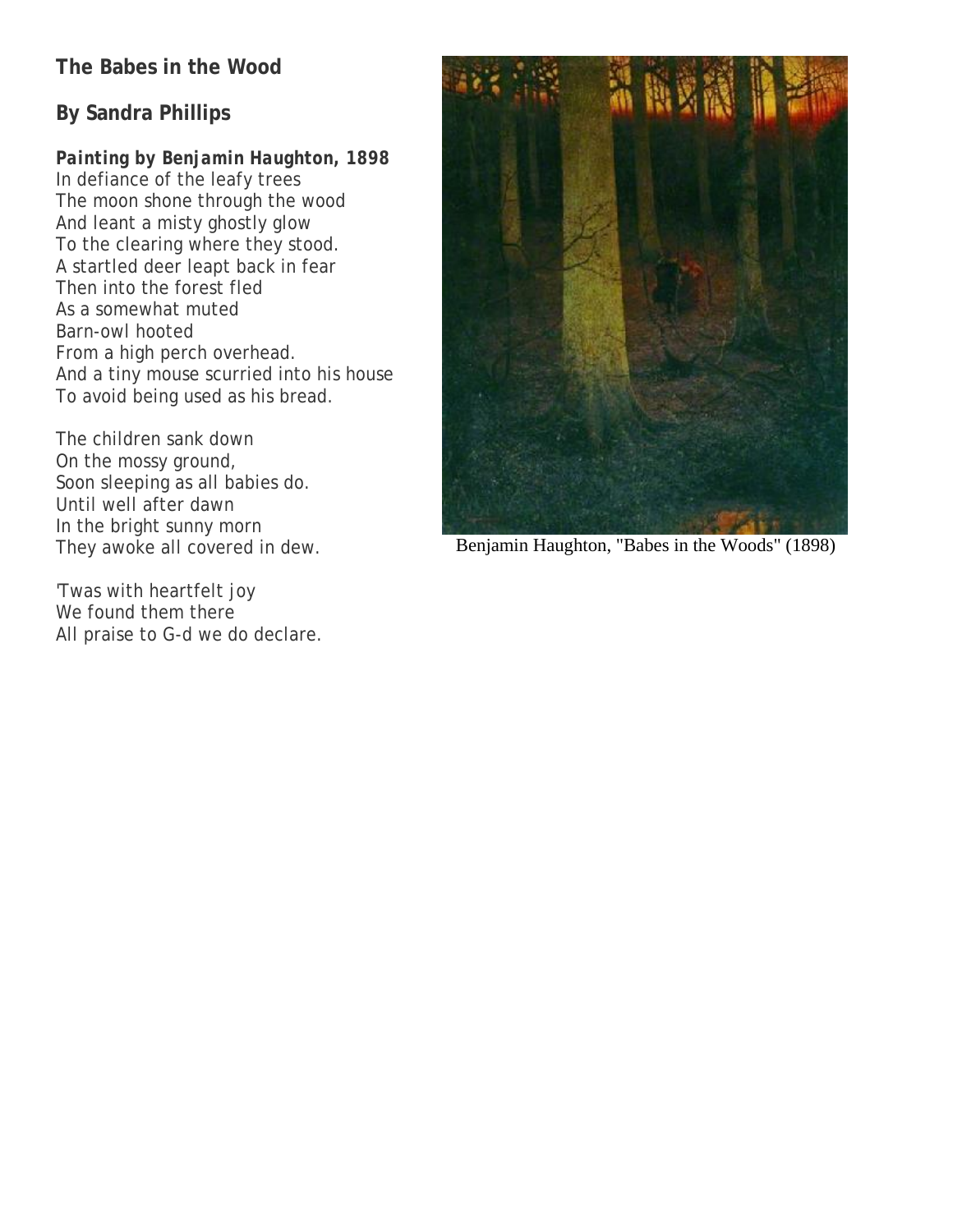**Old Ship**

**By** 

# **Norman Nanstiel**



I smell your blood on my fingers, each dried sliver under nail, blood and bone logic. I lick each tinny fleck, smell blood type. I can taste each clump of hair

Your name is lost in time's cold shroud a small voice in a roaring crowd Still one persistent mast stands proud witness to some lost heritage

What cargo filled your open hold? now cloaked with moss as you grow old Are mem'ries of you warm or cold? or has time stopped them with the grave as you will fade with rust and mold

Timbers, planks and rigging rotting from the lack of crew attending and the years of weather's pounding lying in the muck and seaweed must leave you, old ship, desponding

Left wishing that you could have sunk instead of being left for junk by raping salvage to defunct and vandals to humiliate then made ot rot in stagnant gunk

Oh! -- to be cracked by vehement squall or torn by battle's cannon ball perchance capsized by tidal wall Plummeted to the mystique deep Strange legends your name could then recall

But that, old ship, was not to be You sit and rot in front of me in shame's decay for all to see with bleaching sun and warping rain the tellers of your history

**Figure With Meat By Andrew Ruzkowski** *Painting by Francis Bacon*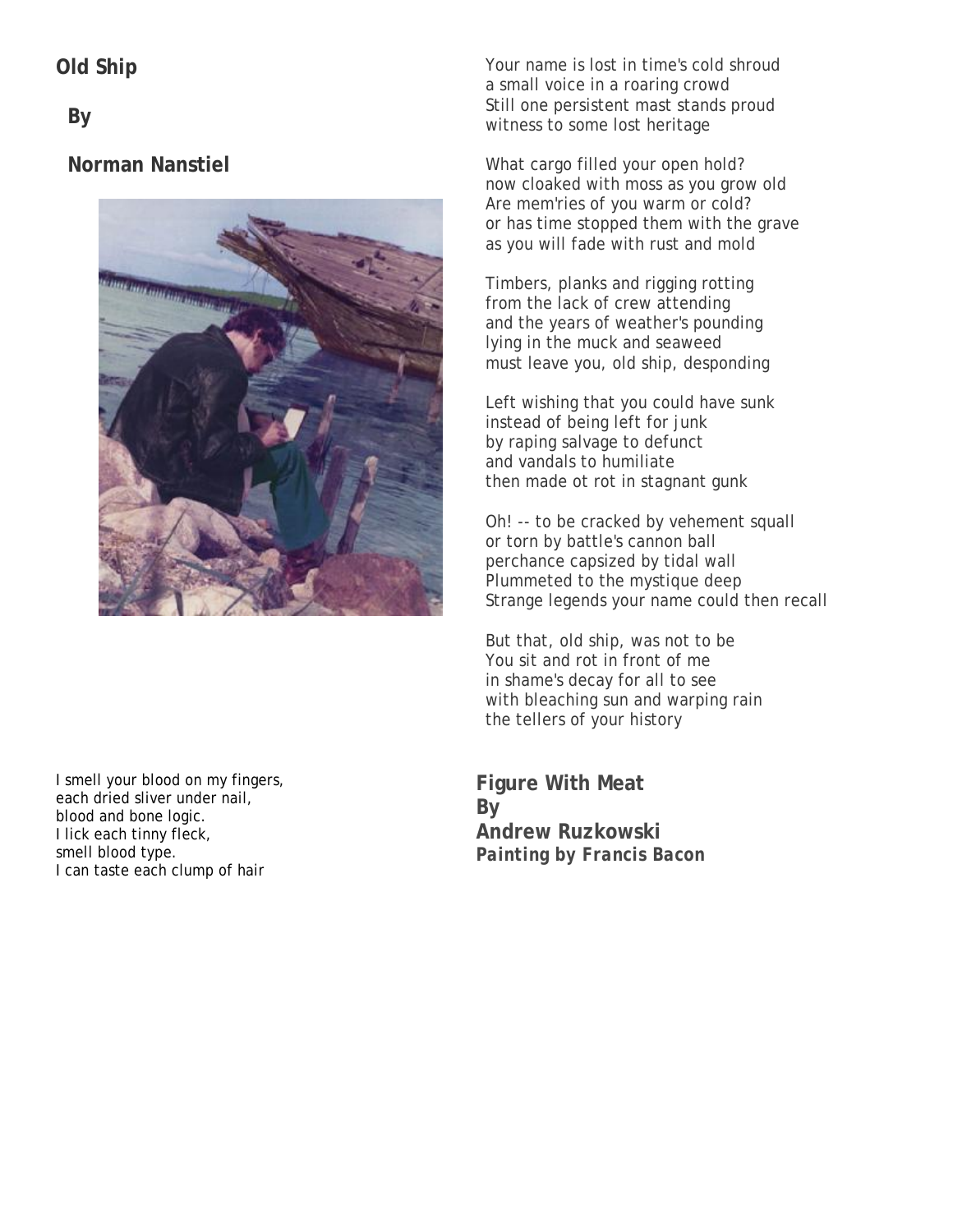torn from root.

Less lonely, less thistle-like, less.

I thought of you on the day your father died. His heart encased in plaque, your heart in his, lit and throbbing, still.

You told me they opened his body, his I, undone in convulsions; blood sprawled on the bed, sliding out numbly, so literal, so necessary.

Suppose I, non-existent, don't believe your methods of travel, the same midnight, the same mal-formations, your same loneliness, the same less.

I look out my window, trees wailing children to the beach. I can only think of the way you light a match, always bending back like a tongue.

You are water beneath ice, a fish pinned with leeches, a body soft.

Suppose you forfeit the body in thick layers, shining and tumbleweed.

Suppose you watch something invisible, all day long, distanced.

In our different hidden speech my mouth breathes

and I want to live longer wearing each other's clothes.

# **The Beast By Dan Godston**

*This poem was inspired by Jean Dubuffet's "Monument with Standing Beast" sculpture, and it was part of Jennifer Karmin's Beast Poem project (during the Chicago Calling Arts Festival).*

The city can be a dot seen from a 747 window moving away from O'Hare. Zoomed in, morning light blobular whimsy breaks up mostly right angles in vision field. The city—a beast among beasts, real & fantastical, geographic musculature, a lumpy thing surging in front of the Thompson Center. Is the city a beast to embrace or eschew, or something to try and cage?

Rush hour traffic wheezes, sputters through concrete arteries. Grid pulses, another semi squeezes through a capillary. Serpentine El roars to stir up transfigured transit, its belly rattling with half-digested commuters. Foot traffic curves

Francis Bacon, "Figure With Meat" (1954)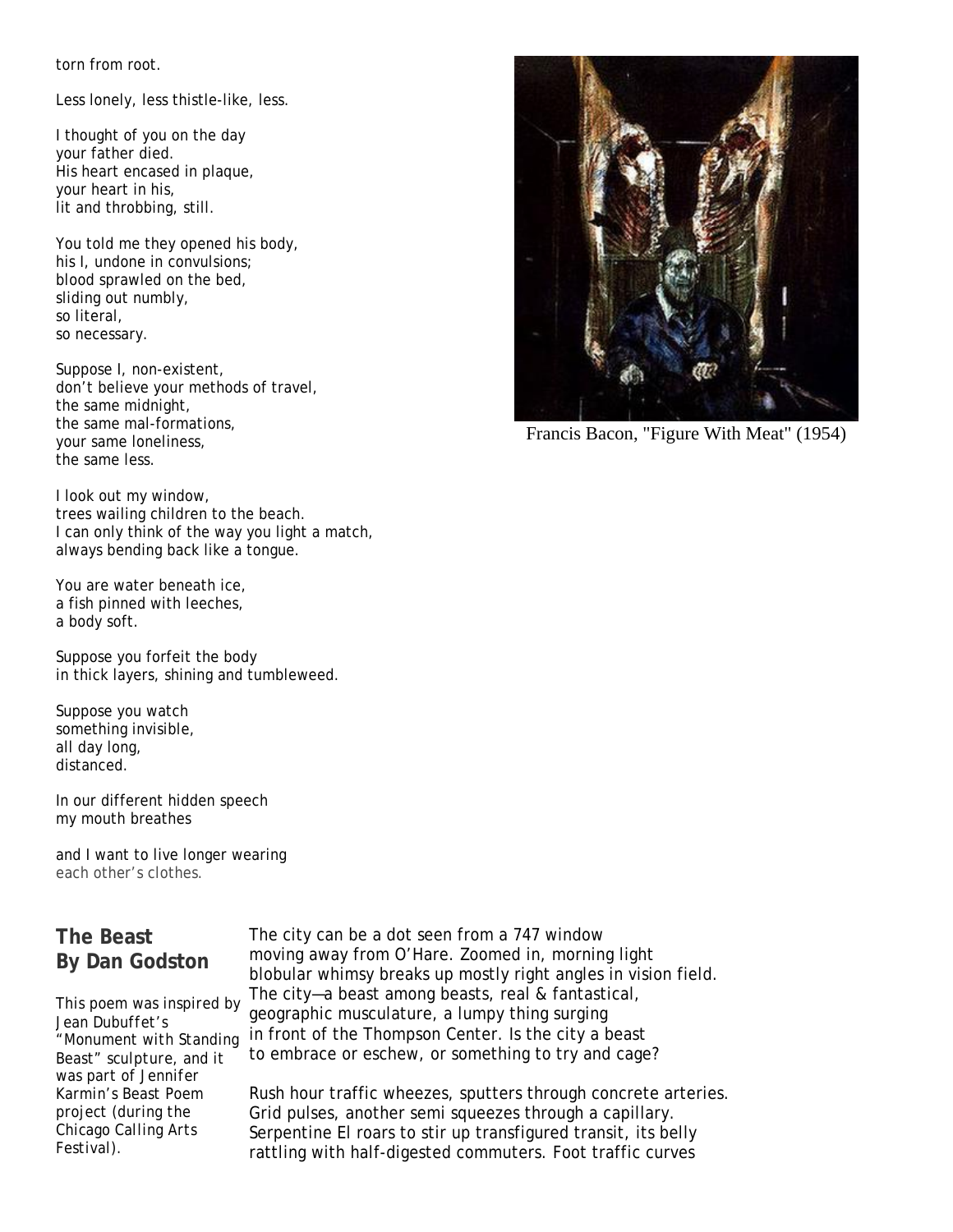a flow around this presence, but look—two cavelike portals beckon. Thick black lines separate its facets.

Sometimes the city's a gazelle moving through Links Hall. Dubuffet's *Monument with Standing Beast* lumbers toward the Chicago Picasso in microscopic lumbers. Stipple a trapezoid. Is Chicago ever a Galápagos tortoise plodding along Carl Sandburg's Whitmanesque lines?

Once the city was naked, swinging its butt around like a horny baboon. Then it sported baggy pants, waist tightened by a Western Ave. belt. The city can be a beast whose lips speak of both connections and alienation. An impasto rides a bicycle to Le Collège de 'Pataphysique with a basket full of paintbrushes, tar & straw. The Beast mixes sand and gravel into paint as the Bean blends Snoopy "drawing extends into space." Is the city a beast whose face changes?

The city can camouflage itself in our moods—ebullient, ornery, lethargic, blasé, ecstatic. The city's a shaker, shape shifter, canvas upon which we paint our fears and ambitions. Curious fiberglass thunks echoes through its hollow body. The Beast's shadow pulls east, Thompson Center's shadow engulfs the sculpture, sun sets on the Loop's glass canyon, street lights on.



A woman poses in a world woven with wishes, whispers and whalebone blades, pines for the spin of century's tilt.

She's split in the skin of two bodies as people pass by inspecting her face for secret codes to the brown black apparition

this solitary woman of color tucked inside emancipation's straddled cellular memories to subdue her "stubborn pride," quilted against **In The Threads of Time By Lorraine Harrell**

#### **Elizabeth Hobbs Keckley.** (*February*

*1818 – May 1907) was a former slave, turned successful seamstress who is most notably known as being Mary Todd Lincoln's personal dressmaker and confidante, and the author of her autobiography, Behind the Scenes Or, Thirty Years a Slave and Four Years in*